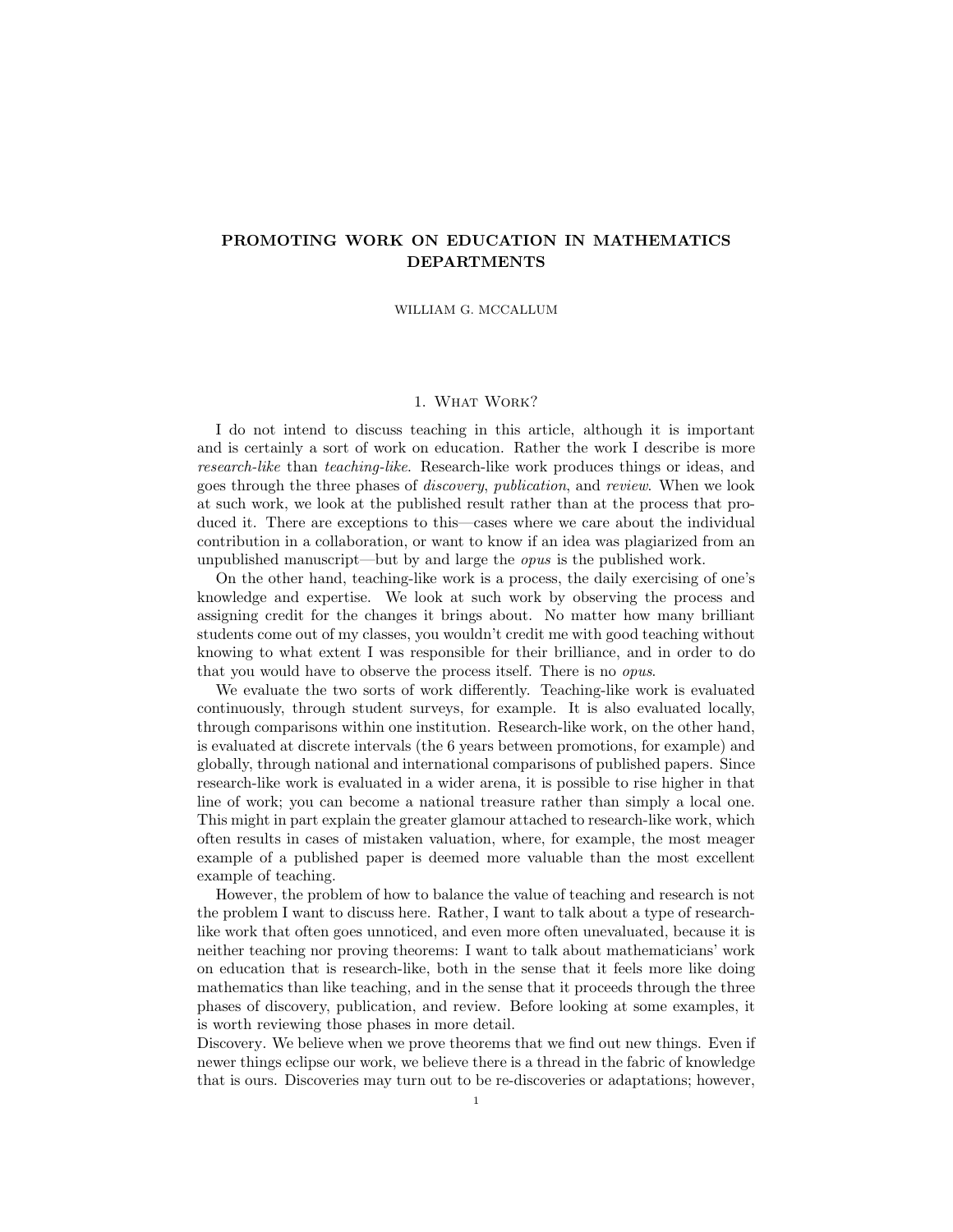there is some element of newness to them, some idea that knowledge is being advanced.

Publication. The things we discover are subject to public discussion because we tell our colleagues about them in journals and books. Our theorems are not idiosyncratic discoveries that we keep to ourselves, our own particular mathematics that works for us. They are refereed and published; they are admired or ignored. Mathematical knowledge is not personal; it is possible to talk about it being correct or incorrect.

Review. There is a culture of professional review surrounding our work as mathematicians. Works, once published, are reviewed in Math Reviews and Zentralblatt, discussed in seminars. Mistakes are found, better methods developed, generalizations proved. By repeatedly passing through this process with success or failure, we are credited with a certain level of expertise by our colleagues. If our expertise is great, we are listened to and our voices carry authority.

# 2. Examples

2.1. The Case Studies Project, Boston College. Solomon Friedberg, an active research mathematician at Boston College, has developed case studies for training graduate teaching assistants. The case studies, written by a group composed largely of research mathematicians, are fictional stories about teaching, intended as sources for group discussion about mathematical and pedagogical questions.

One of the cases is about Daniel, an advanced graduate student, who is teaching a section of Calculus I. After the first examination is handed back a disgruntled student, Sam, comes to Daniel's office. Sam believes that he has been unfairly penalized because he did not receive full credit for a question that asked him to use the definition of the derivative to find the slope of a graph at a certain point. Instead of using the definition, Sam used the power rule, which had not yet been taught in class.

Among the key questions the case brings up are why one teaches precise definitions of mathematical concepts to students, how one communicates those reasons, and how one tests understanding of the definitions. These are thorny questions in curriculum decisions about freshman calculus, because students often come into the course already knowing the rules of differentiation, and are impatient with being required to compute derivatives from first principles. Furthermore, the underlying concept of a limit is often obscured by a preoccupation with the algebraic manipulations required to use the limit definition.

The case was drafted originally by a mathematician, tested in training sessions by mathematicians, and refined in discussions among mathematicians. Many mathematicians feel strongly that it is important for students to understand and use the limit definition. Writing a case about these issues is mathematicians' work because only they can speak about the standards and cultural values of the profession, and balance them within the pedagogical context, in a way that will be listened to by the intended audience for these cases: mathematics graduate students.

The case studies have been published in the Conference Board of the Mathematical Sciences series Issues in Mathematics Education under the joint auspices of the American Mathematical Society and the Mathematical Association of America. The following paragraph from the review of this publication in Zentralblatt fur Mathematik by Ubiritan D'Ambrosio of São Paulo shows that the publication is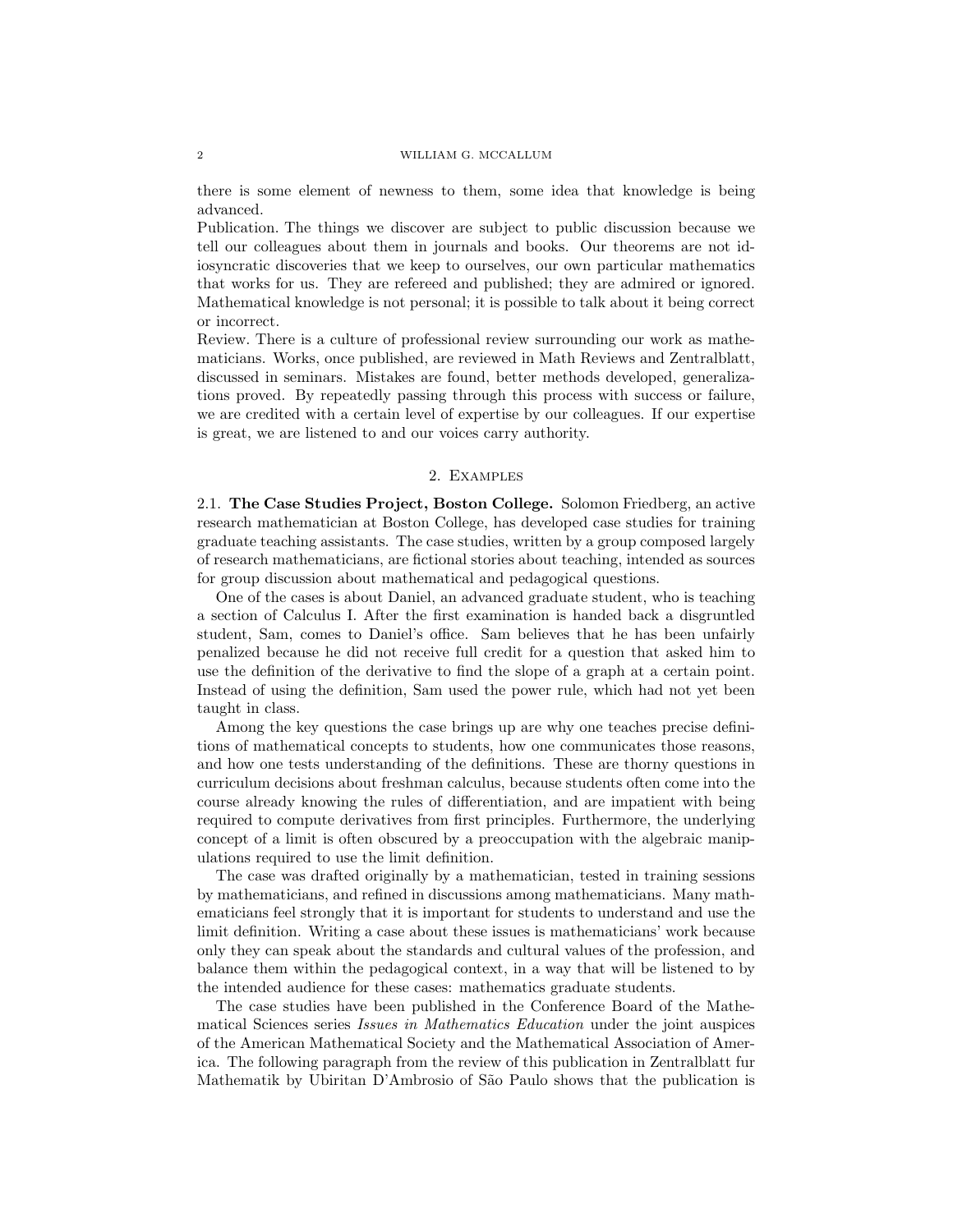regarded by the mathematics research community as within that community, and not as coming from the community of mathematics education researchers:

This volume is a good illustration of the different perspectives of mathematicians who teach and of educators with a mathematical formation. Indeed, the former are mathematicians who use the opportunity of having a number of students whose career depends on taking the required courses, to convey the mathematics established in the programs. The latter are educators who see themselves possessing a specific specialty, in the case mathematics, that can be useful in furthering a broad concept of creativity, which are the ideals of students with varied interest, motivation and background. The posture, hence the resulting practices, are not the same. This book is a valuable companion to the former.

2.2. WeBWorK, University of Rochester. WeBWorK is an online homework system developed at the University of Rochester, which gives students instant feedback on the correctness of practice problems, and provides automatic grading of homework assignments. It can generate personalized variations on homework problems, allowing instructors to have students work in groups but still be required to work out their own answers. It does not give hints when students make repeated errors (although this would be possible) but rather sends the students to seek the help of a human being.

I asked one of the designers of the system, Michael Gage, whether he thought the fact that the system was designed by mathematicians made it particularly different from other such systems. Here was his reply

The strong focus on being able to adapt the system to the problems you want to ask, rather than the problems you can ask, stems from a research/educator's point of view more than a math education researcher's (which is legitimately somewhat different) or a programmer's. I doubt that a group from instructional technology would have designed a system with the same set of strengths (and weaknesses).

An example of a "problem you want to ask" is one which asks you for the derivative at a specific value of a mystery function  $f$ . You can ask the browser to give you any values you like of the function  $f$ , but you cannot see a formula for the function. Thus you are forced to use (and understand the use of) the difference quotient to approximate the derivative.

2.3. Business Mathematics, University of Arizona. Business Mathematics is a two-semester course for prospective business majors, developed in collaboration between Richard Thompson of the mathematics department and Chris Lamoureux of the finance department. The students work on four large projects over the two semesters, each of which requires them to make a major business decision, and calls on both mathematical and technological tools. Students work in groups, and present their decisions to the class, as if to a client, using Excel and PowerPoint. Each group has a different set of data to work with, following the same general pattern as a project worked out in class by the professor.

One of the projects, about pricing stock options, arose out of a suggestion by Chris Lamoureux, who didn't realize that it was out of the question to consider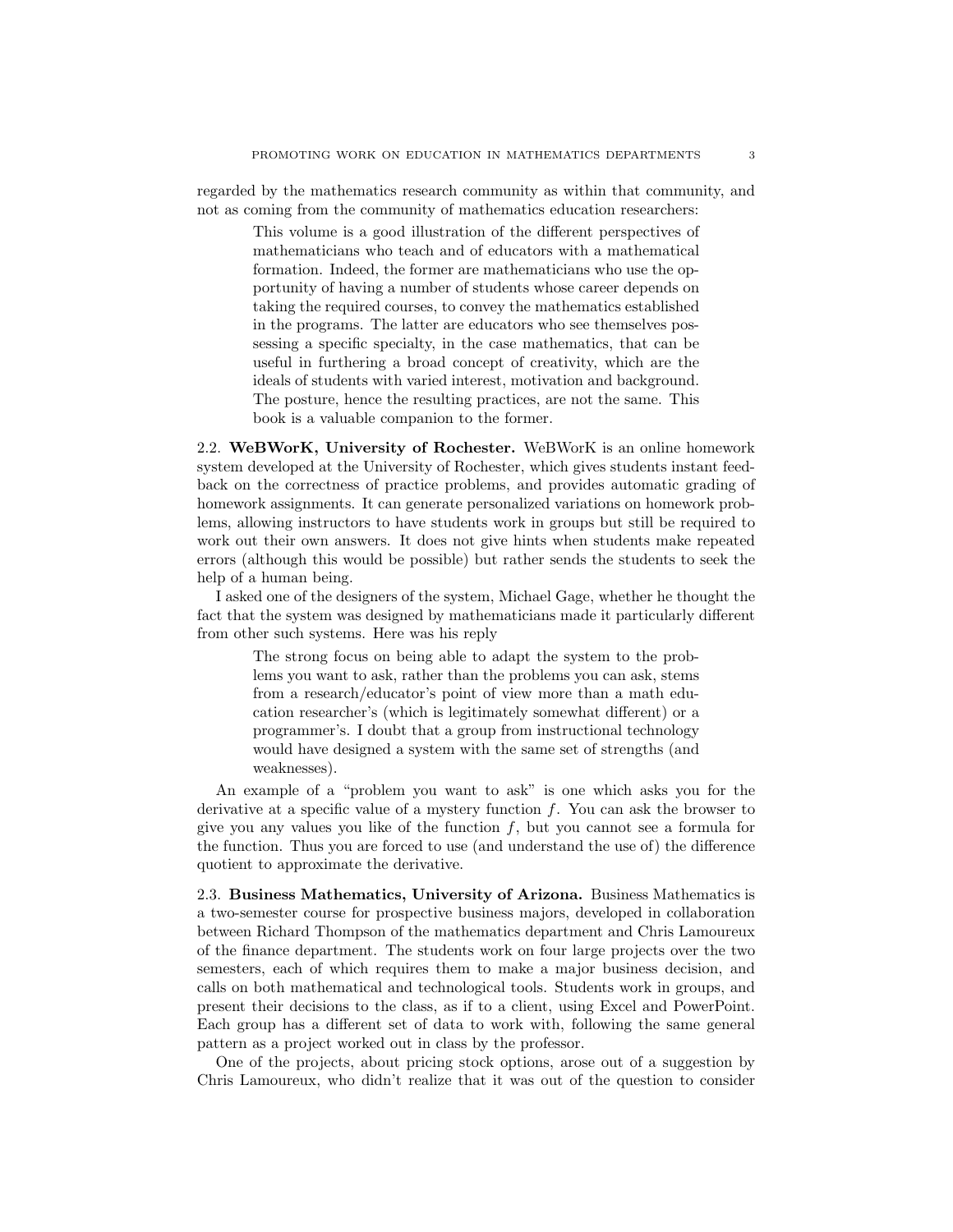translating material on stochastic differential equations to the level of a business calculus course. Students (and instructors!) learn about European versus American options, about puts and calls. They download data on a particular stock from the web, and model option value with simulations using a spreadsheet program. By simulating many runs of the stock market, they come up with a price for their stock option, which agrees quite closely with that given by the Black-Scholes formula.

Of course, there are no stochastic differential equations in this course, nor any treatment of the Black-Scholes formula. However, the sophisticated mathematics and economics behind the Black-Scholes formula were the inspiration for this project, and constructing a project faithful to the mathematics and the economics was necessarily the work of professional mathematicians and economists.

2.4. The PROMYS program, Boston University. Mathematician Glenn Stevens, inspired by his experiences as a high school student in Arnold Ross's Secondary Science Training Program at The Ohio State University, started the Program in Mathematics for Young Scientists at Boston University in 1979. The 6 week summer program introduces high school students to the excitement of mathematics research through challenging problems in number theory. More recently PROMYS entered into a collaboration with the Educational Development Center to run a PROMYS for Teachers program, that, in addition to the summer component, has follow-up workshops during the year, which connect the summer immersion experience to activities in the classroom.

Although one can imagine such a program being well run by many different sorts of people, there are two benefits of having an active research mathematician in charge. First, it is in the nature of number theory that bright high school students can come up with questions that penetrate to the very forefront of research, and only someone working at the forefront can give informed answers to such questions. Second, the program should give kids a sense of the deep intellectual excitement of discovering new mathematics; no-one is better equipped than someone with first-hand knowledge of that excitement. Thus, the work of running PROMYS is quintessentially mathematicians' work.

2.5. Teaching Elementary Teachers, University of Georgia. Many departments have developed mathematics courses for prospective school teachers. Here is an example from Sybilla Beckmann, who teaches a course for elementary school teachers at the University of Georgia.

We want a story problem that will help students understand why the "invert and multiply" rule for dividing fractions works:

$$
\frac{a/b}{c/d} = \left(\frac{a}{b}\right) \left(\frac{d}{c}\right).
$$

Here is Sybilla Beckmann's suggestion:

**Question** If it took  $2/3$  of a package of wild flower seeds to plant 3/4 of your wild flower garden, then how many packages will it take for the whole garden?

**Answer** On the one hand, the answer is  $\frac{2}{3}/\frac{3}{4}$ . On the other hand, thinking about the garden, you have filled 3 parts of it, so you get the fraction of a package of wild flower seeds you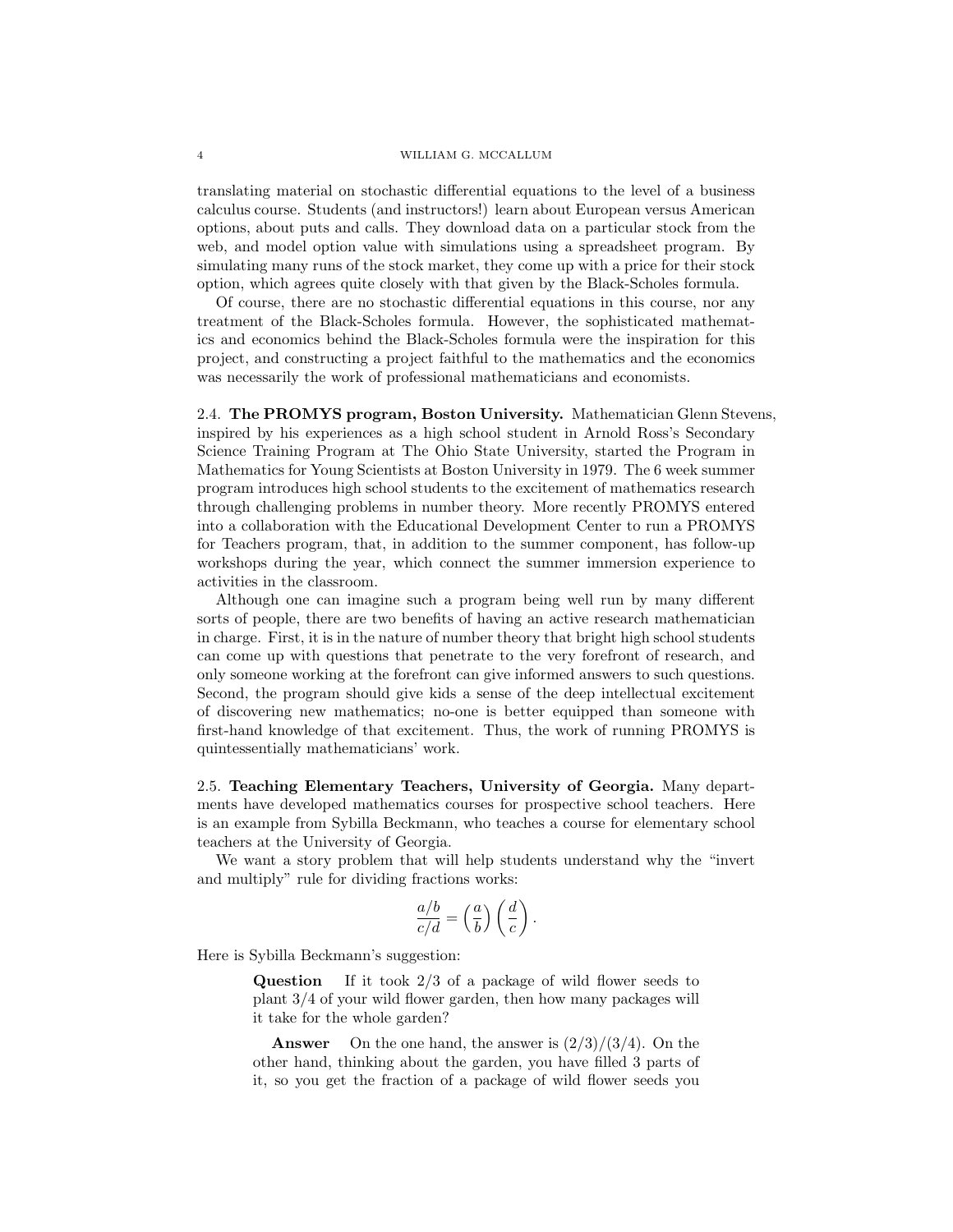need for each part by dividing 2/3 by 3. Then you need to fill 4 of those parts, so you now multiply by 4. Thus

$$
\frac{2/3}{3/4} = \left(\frac{2}{3}\right)\left(\frac{4}{3}\right)
$$

What struck me about this example was not its pedagogical qualities (which, indeed, I am not qualified to judge) but its mathematical qualities. It is an example of what mathematicians do all the time. We grapple with an abstract theorem (such as the invert-and-multiply theorem) and try to come to terms with it by constructing a key illuminating example that, on the one hand, is sufficiently complicated so that the theorem is necessary (not  $\frac{3}{2}/\frac{1}{2}$ , for example) and, on the other hand, provides an opportunity to "work out" the proof of the theorem by working out the example.

2.6. And Many More. Tom Rishel of Cornell University has worked on case studies for training graduate teaching assistants. John Orr of the University of Nebraska has developed his own on-line homework system, e-Grade. Many mathematicians have written textbooks for teacher education courses: David Gay and Fred Stevenson at the University of Arizona; Tom Parker and Scott Baldridge at Michigan State University; Hung-Hsi Wu at UC Berkeley; Sybilla Beckmann at the University of Georgia; and there is a book by Zalman Usiskin, Anthony Peressini, Elena Marchisotto, and Dick Stanley, two of whom are mathematicians. Another example of mathematicians' work on education is the work on calculus reform in the 90s; the list is too long to give here. Mathematicians have been involved in reviewing state standards and frameworks or helping to write them. Robert Case at Northeastern University has set up an effective outreach program to inner city schools in Boston that has introduced AP Calculus classes to many of those schools for the first time, and sent inner city Boston students to Harvard and MIT for the first time.

## 3. But is it Research?

There are aspects to mathematics research that set it apart from the sort of work I have described: there is its precision and rigor, its foundational role in science, its beauty and depth. I do not claim that the examples I have given possess all these other properties. In mathematics research we place a high value on originality; elegant new proofs of old theorems are not valued as highly as inelegant proofs of new theorems. In work on education we might value things differently, placing a high value on refinement of existing work rather than originality for its own sake (in fact, an irrational attachment to innovation can lead to bad "theorems" in education).

Despite these differences, I claim that there is much work by mathematicians on education that is more research-like than teaching-like, not only because of the superficial resemblance in the way the work proceeds—discovery, publication, and review—but because the questions that arise in this work are mathematical questions, and in order to be able to do the work well you need to be able to think like a mathematician; to have a mathematician's appreciation of abstraction, definition, and proof. I am not saying that that is all you need; you also need an understanding of how students work and think. But the mathematical ingredient is essential. Furthermore, evaluating this work and evaluating teaching are separate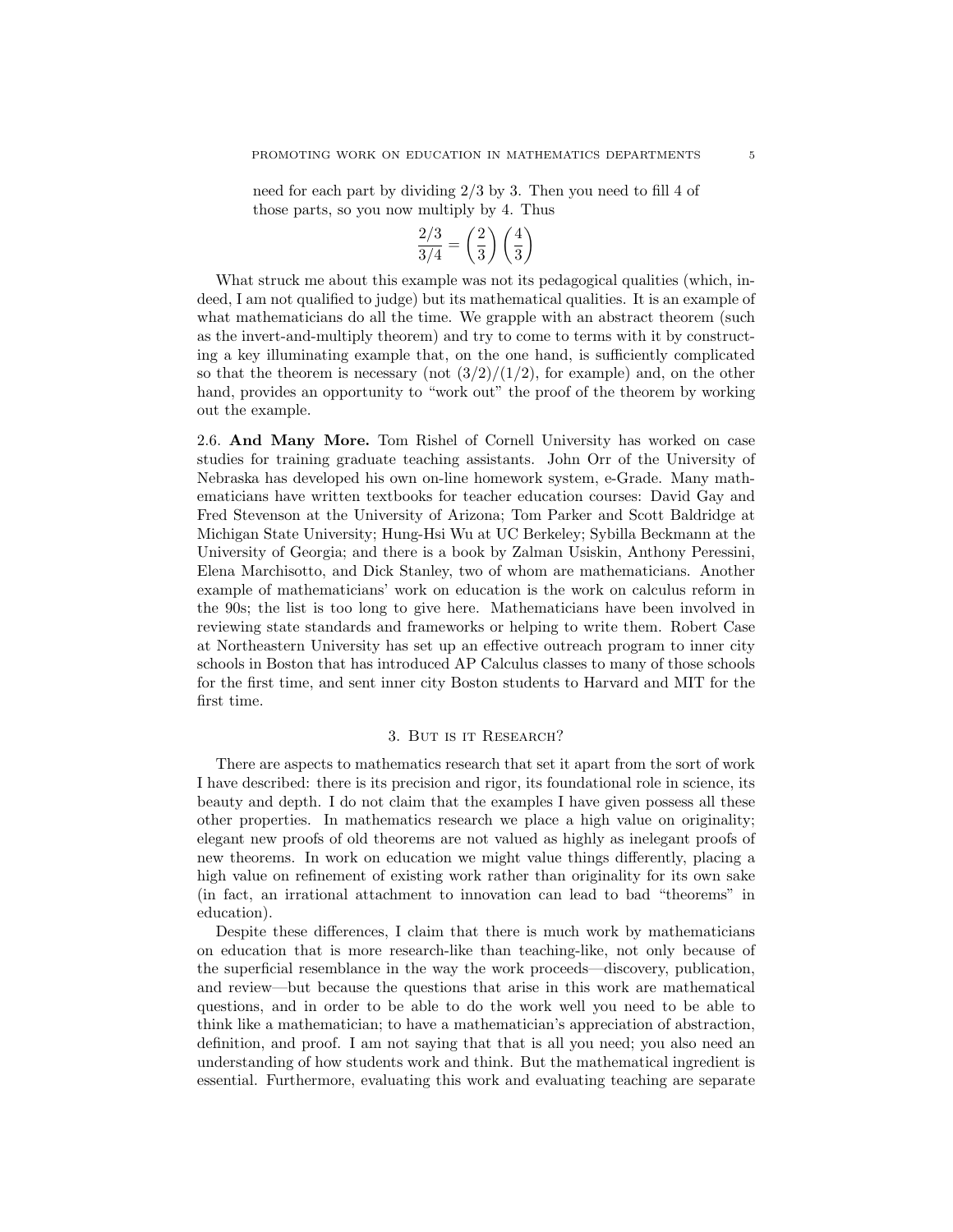activities. There is no reason why being a good teacher should be correlated with doing good work on education. I don't know Michael Gage at all, but I have no reason to know whether he is a good teacher or a bad one simply from the fact that he designs good web-based homework problems. They are different sorts of work.

So how do we evaluate such work?

. . .

. . .

. . .

## 4. The SEPTC Guidelines at the University of Arizona

The University of Arizona has a long tradition of work on mathematics education, and by the mid-80s had faculty active in many areas: technology in the classroom, outreach to local schools, and developing curricula and textbooks for teacher preparation courses. At that time it made a senior hire (Steven Willoughby) to foster the growth of a mathematics education group. The environment in the department and Willoughby's advocacy led in the early 90s to the development of guidelines for tenuring and promoting faculty whose work was in K-12 mathematics educations. These guidelines provide for a Science Education Promotion and Tenure Committee (SEPTC) at the College level, which works in parallel with the normal college committee in providing information to the Dean and Provost. The guidelines cover all three traditional areas of research, service, and teaching. Note however, the caveat in the introduction:

Traditional categories (research, teaching, service) may be inappropriate for evaluating science and mathematics educators because the lines between the categories are often blurred. If these categories are to be used, however, caution must be exercised to avoid assigning creative scholarly work to the service or teaching category (where it ordinarily receives less weight in the overall process) simply because it is different from traditional research.

Under the heading of Research or Its Creative Equivalent, the guidelines list the following possibilities:

Worthy contributions could include scholarly books that make a significant contribution, textbooks that are substantially different from, and better than, previous textbooks (if any) on a worthy subject, articles in refereed respected journals that describe and advocate better practice or that present research results relating to learning science or mathematics, improved methods and instruments for evaluation, computer software, movie or television productions that enhance education, and so on.

No one person, of course, will make contributions in all of these ways, but any of these activities, and many similar ones, should be thought of as legitimate research or creative activities. The quality and impact of the work must be seen as the important issues.

The guidelines make a distinction between scholarly work on education and service:

There may appear to be some overlap between "research or its creative equivalent" and "service" as used here. Many of the opportunities to provide service on a national or international level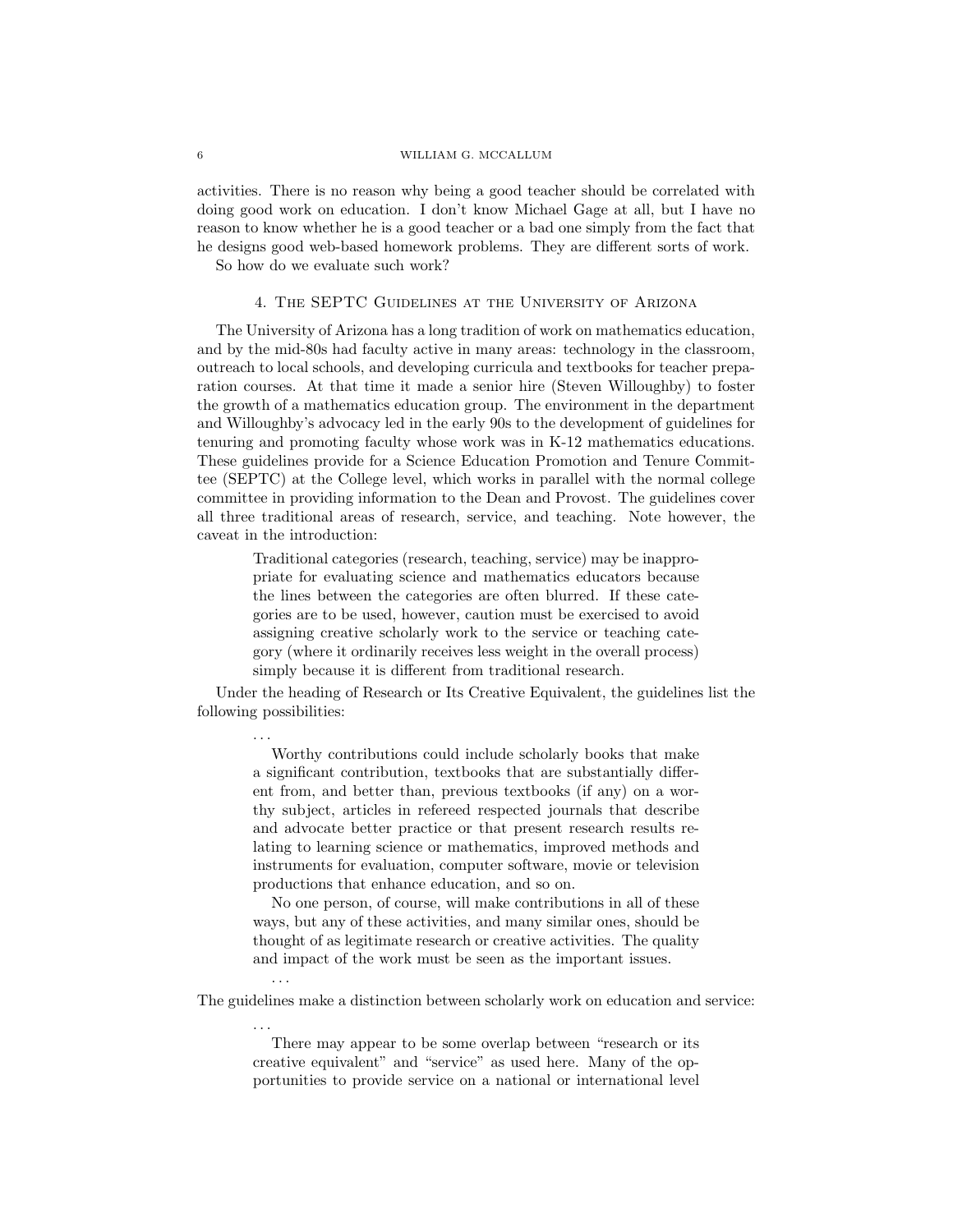may be indicators of a distinguished reputation, and therefore of high quality research and creativity. However, speaking, service, etc., should not be taken as ipso facto evidence of research and creativity. The research and other contributions must be considered directly, and the opportunities for service taken as only one indicator of the quality of that research and creative contribution.

These guidelines have been used to promote three members of the Department of Mathematics, one to associate professor and two to full professor. As a result of this success, the department has hired three new faculty in mathematics education in the last two years. Furthermore, although the initial group promoted were people with Ph. D.'s in mathematics research who had developed an interest in mathematics education, more recent hires have been faculty whose work is squarely in mathematics education research. This opens up a new possibility of collaborative projects within the department between mathematicians and mathematics education researchers.

### 5. Collaboration with mathematics education researchers

So far I have talked about work that mathematicians do in their own house: work that not only makes use of mathematician's knowledge but is also rightly under their care. There is another sort of work, where the mathematician consults on a project conceived in another discipline and carried out according to that discipline's norms.

A recent example of such work is the Learning Mathematics for Teaching (LMT) project at the University of Michigan, under the direction of Deborah Ball and Heather Hill, which aims to develop measures of teachers' content knowledge for teaching mathematics. This is different from simply measuring their mathematical knowledge, because it aims to measure whether teachers can use that knowledge for the specific tasks that come up in teaching (much as we might measure whether an engineer can use mathematics to solve engineering problems). One goal of the research is to identify whether there is mathematical knowledge specific to teaching, what that knowledge is, and how to measure it. The project has developed multiple choice questions that could be used, for example, to assess the effectiveness of teacher training programs.

As part of this work, mathematicians have been invited to try out these questions, comment on them, and write their own. This serves a couple of important purposes; calibrating the mathematical soundness of the items and finding out whether there are items that mathematicians have difficulty with but teachers don't (which would point the way to profession-specific mathematics knowledge for teachers).

There is another valuable aspect of such collaborative work. Collaborative efforts between mathematicians and mathematics educators are sometimes hampered by a general lack of mutual respect between the two fields. Therefore, efforts such as LMT are models for how mathematicians and mathematics educators can work productively together. However, to truly serve as a model such work must be valued in mathematics departments, and before that can happen we must learn to value work more domestic to mathematics departments. We can't expect our colleagues to be pioneers in forging connections with other departments if there is not a safe and welcoming environment for them to return to from their voyages of discovery.